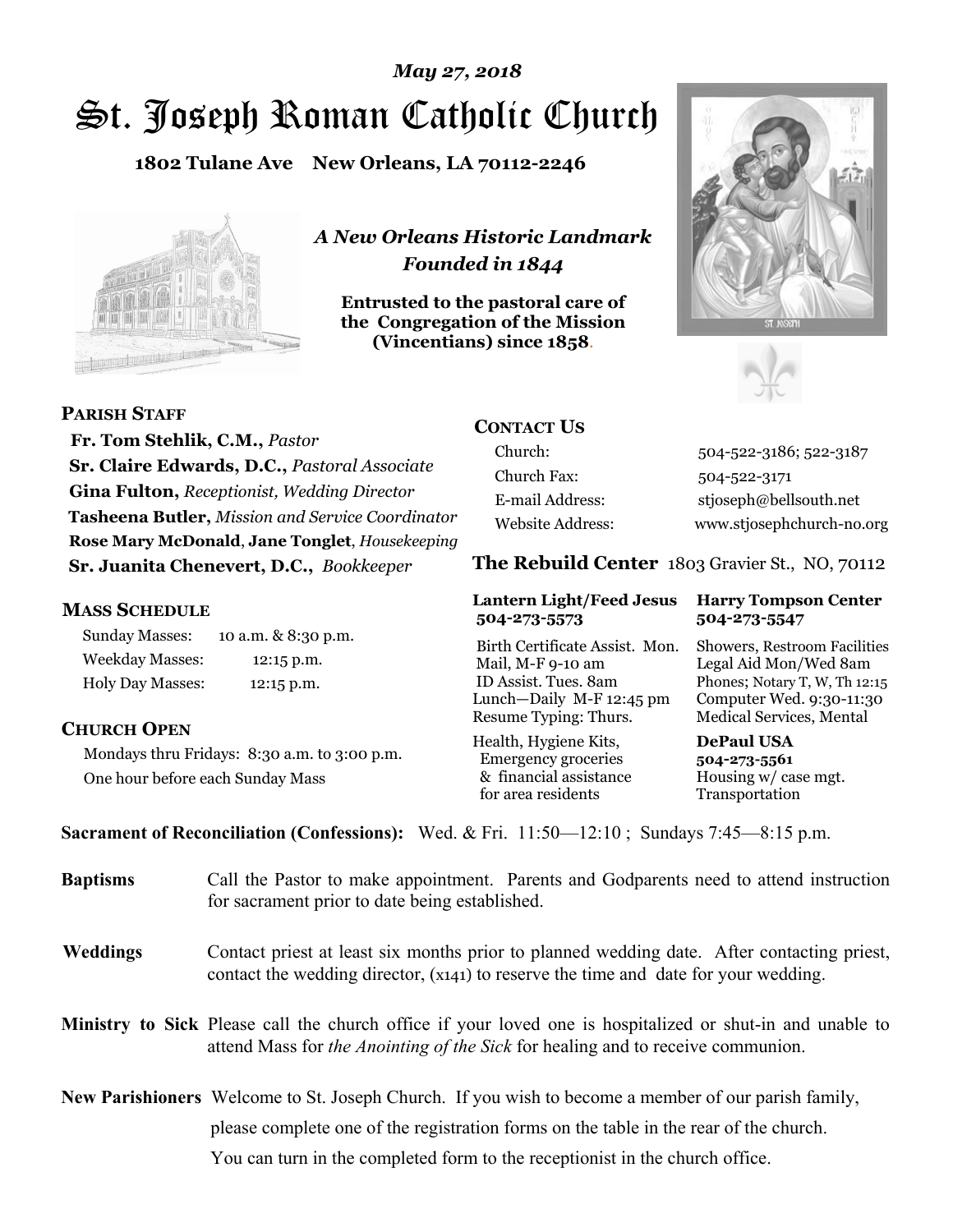# **The Most Holy Trinity** May 27, 2018



**10:00 am** *St. Joseph Parishioners and Benefactors*

**8:30 am David Cochiara (+); Ken Kussman; Joseph Morales, Jr. (+); Monie Roser, Jr. (+)** Bernard Eble II (+)

| Monday, May 28, 2018—Memorial Day                                                     | <b>READINGS FOR THE WEEK</b>                                               |
|---------------------------------------------------------------------------------------|----------------------------------------------------------------------------|
| 12:15 p.m. Church closed today                                                        | <b>Sunday, May 27</b> One in Faith #1030                                   |
| Tuesday, May 29, 2018-                                                                | Monday: 1 Pt 1:3-9; Ps 111:1-10; Mk 10:17-27                               |
| 12:15 p.m. Mary Sherouse $(+)$                                                        | Tuesday: 1 Pt 1:10-16; Ps 98:1-4; Mk 10:28-31                              |
| Wednesday, May 30, 2018-                                                              | Wed.: 1 Pt 1:18-25; Ps 147:12-20; Mk 10:32-45                              |
| 12:15 p.m. Anita Garcia (+); Angelique Cronin (+)                                     | Thursday: Zep 3:14-18; Is 12:2-6; Lk 1:39-56                               |
| Thursday, May 31, 2018—Visitation of the BVM                                          | Friday: 1 Pt 4:7-13; Ps 96:10-13; Mk 11:11-26                              |
| 12:15 p.m. Vonnie Hance                                                               | Saturday: Jude 17-25; Ps 63:2-6; Mk 11:27-33                               |
| Friday, June 1, 2018-St. Justin<br>12:15 p.m. Gerry Orkus $(+)$ ; John J. Walsh $(+)$ | Sunday: Ex 24:3-8; Ps 116:12-13, 15-18;<br>Heb 9:11-15; Mk 14:12-16, 22-26 |
|                                                                                       |                                                                            |

#### **YOUR PRAYERS ARE ASKED FOR THE FOLLOWING PARISHIONERS , WHO ARE IN NEED OF HEALING:**

 Anthony Blaise, Clarke Bordelon, Lawrence & Mamie Brown, Cheryl Butler, John Caron, John Gebbia, Sylvia Daily-Powell, Joseph Delay, Bernardine Dupre, Ben Eble III, Terry Eggleston, Linda Elwood, Heather Faircloth, Winston Falgout, Frances Fiegler, LaDonna Finch, Darrell & Ramona Ford, Fr. Lou Franz, CM, Mark Eiserloh, Warren Frught, Roselyn Hansen, Madonna Hayden, Sarah Hollier-Watkins, Bennet Joseph, Jr. Bette & Ken Kussman, Landy Lanza, James Leung, Sara Marino, Priscilla Martin, Karen McCoy, Florence Madison, Hazel McMiller, Donna Moore, Regina Pichoff, Tina Roderfeld, Pippy Sanders, Anita Schexnayder; Louise Sonnier, Malcolm Taylor, Mel & Gaspar Schiro; Charlie & Joanne Slocum, Fritz Tripkovich, George Tripkovich, Georgiana Prevost, Marion Vaughn, Juanita Ware, Warren Webster, Helen Wilson, Mary Willis, Lynn Williams, Monica Whitherspoon.

#### **SANCTUARY CANDLE AND MASS INTENTIONS**

The Sanctuary Candle is burning this week to pray for the eternal rest of **Maxine Flores.** To reserve a date to burn the Candle in memory of someone or for a special intention, please call the church office (522-3186). The Sanctuary Candle offering is \$15 for two weeks. The offering for Mass intentions is \$5.00 per Mass.

#### **Pope Francis: "Rejoice & Be Glad! (Guadete Et Exsultate)**

Let us ask the Holy Spirit to pour out upon us a fervent longing to be saints for God's greater glory. And let us encourage one another in this effort. Holiness is the most attractive face of the church. The saints surprise us, they confound us, because by their lives they urge us to abandon a dull and dreary mediocrity.

The important thing is that each believer discern his or her own path, that they bring out the very best of themselves, the most personal gifts that God has placed in their hearts, rather than hopelessly trying to imitate something not meant for them.

It is true that the primacy belongs to our relationship with God, but we cannot forget that the ultimate criterion on which our lives will be judged is what we have done for others This holiness to which the Lord calls you will grow through small gestures.

Seven **Transitional Deacons** (future priests) were ordained for the Archdiocese of New Orleans:

Damian Patrick Zablocki

Douglas Michael Busch, Daniel Steven Darmanin, Andrew Octavio Gutierrez, Daniel Chinedu Okafor, Leon Keller Poche, Jr., Andrew Charles Rudmann,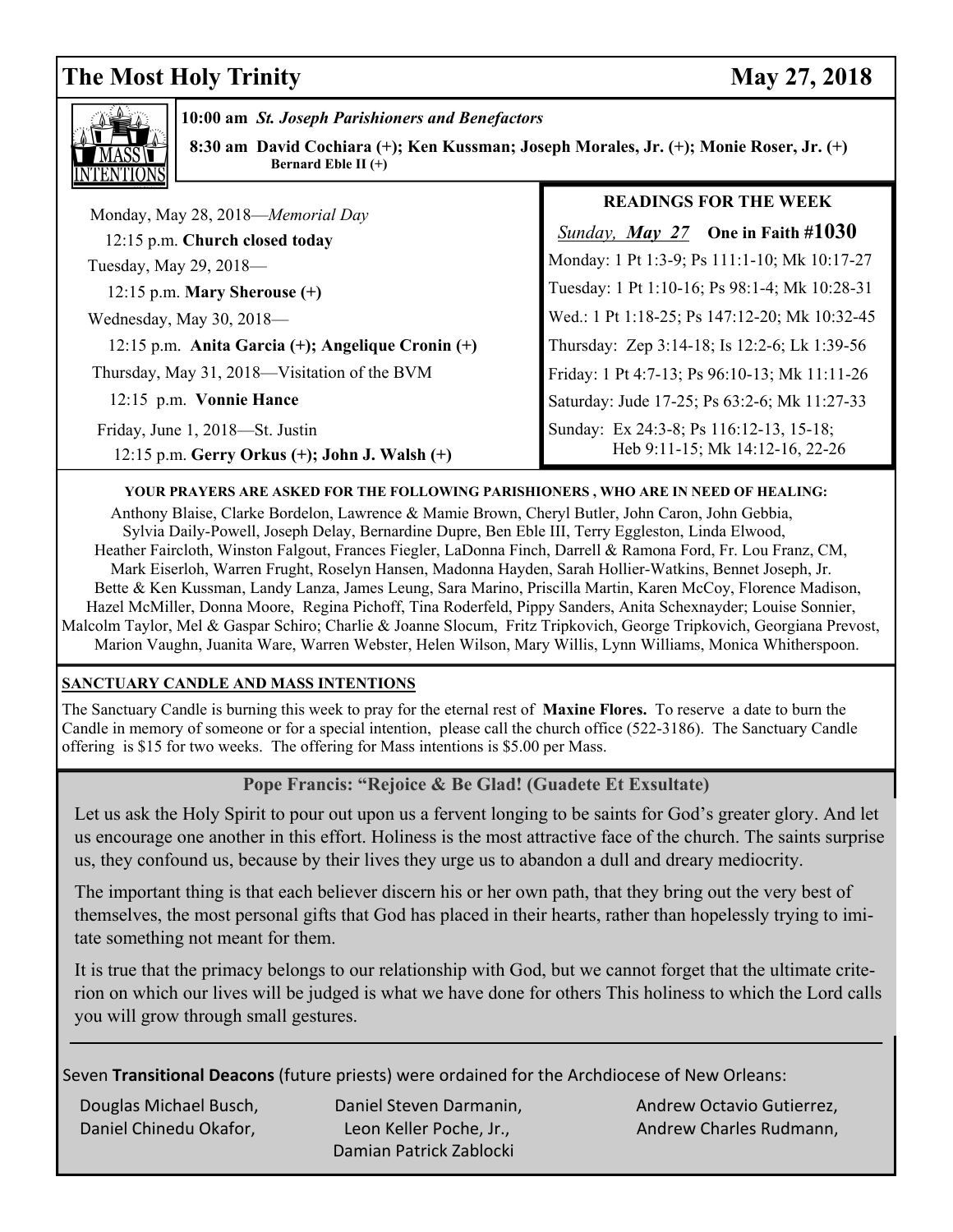Go and make disciples of all nations, in the name of the Father, and of the Son, and of the Holy Spirit. *— Mt. 28:19*

| <b>PARISH CALENDAR</b>                                     | <b>TREASURE &amp; STEWARDSHIP</b> |
|------------------------------------------------------------|-----------------------------------|
| May 28 Monday Memorial Day                                 | <b>Sunday, May 20</b> tha         |
| May 31 Thursday Social Media/Web Page Meeting (5:30 pm)    |                                   |
| June 3 & 24 Children's Liturgy of the Word (10am & 8:30pm) | Thank you for your generosity     |

**Retrouvaille** is a program designed to provide help and support to married couples who are undergoing difficulties in their relationship. Sponsored by the Catholic Church, Retrouvaille is open to couples of all faiths. It has proven helpful to couples who are troubled and stressed, or if the relationship has grown cold and distant. The next Retrouvaille Weekend will be July 6-8, 2018, at the William J. Kelly Retreat Center in Bay St. Louis, Mississippi. For information please contact the Office of Marriage and Family Life at 504-861-6243 or see the website at **www.retrouvaille.org**. WINE: Women In the New Evangelization along with the Archdiocese of New Orleans invite women of all ages to the Catholic Women's Conference on Saturday, June 9, 2018, at St. Angela Merici, 901 Beverly Garden Dr., in Metairie, 9:30 AM-3:30 PM. For more information contact: CatholicVineyard.com or call 985-807-5666.

The **Golden Wedding Anniversary Celebration** will be held on Sunday, June 10, 2018, at 3:00 PM, at St. Philip Neri Church in Metairie, LA. For more information call the Marriage and Family Life Office at 504-861-6243.



# **Pope Francis'** *May* **Intention**

That the lay faithful may fulfill their specific mission, by responding with creativity to the challenges that face the world today.

# **Congratulations:**

To the recently baptized**:** 

**William Wynne Toups**



## **TODAY'S READINGS**

**First Reading** — Ask now of the days of old: Did anything so great ever happen before? Was it ever heard of? (Deuteronomy 4:32-34, 39-40).

**Psalm** — Blessed the people the Lord has chosen to be his own (Psalm 33).

**Second Reading** — You received a Spirit of adoption through whom we cry, "Abba, Father!"

(Romans 8:14-17).

**Gospel** — I am with you always, until the end of the age (Matthew 28:16-20).

# **THE RESPONSIBILITY OF OUR FAITH**

 Today is a day simply to ponder the fact that in baptism we were claimed by God: Father, Son, and Holy Spirit. The first reading from Deuteronomy prompts us to fix in our hearts the truth that God is the Lord of both heaven and earth and there is no other god. Saint Paul reminds us that, because we received the Spirit of adoption in baptism, we are now children of God. In the Gospel Jesus charges us with the responsibility to make other disciples.

These realities make today's solemnity a day of praise, adoration, and responsibility. It is a fitting day to thank God for the absolutely free gift of faith that we were given in baptism. It is also a day to ask God for strength to take on the responsibility of sharing that faith with others.

#### **CHARTER FOR THE PROTECTION OF CHILDREN AND YOUNG PEOPLE**

In response to the Charter for the Protection of Children and Young People from the United States Conference of Catholic Bishops, the Archdiocese of New Orleans continues to make the Hot Line available for anyone who has been hurt or sexually abused by anyone who works for the Church. The Hot Line continues to be available; the number is (504) 522-5019. In continuing our commitment to support and to heal, we invite and encourage individuals who have been hurt or sexually abused recently or in the past by clergy, religious or other employees of the Archdiocese to call our Hot Line and your message will be received confidentially by a mental health professional. Anyone can make a direct call during regular business hours to the Victims' Assistance Coordinator at (504) 861-6253.